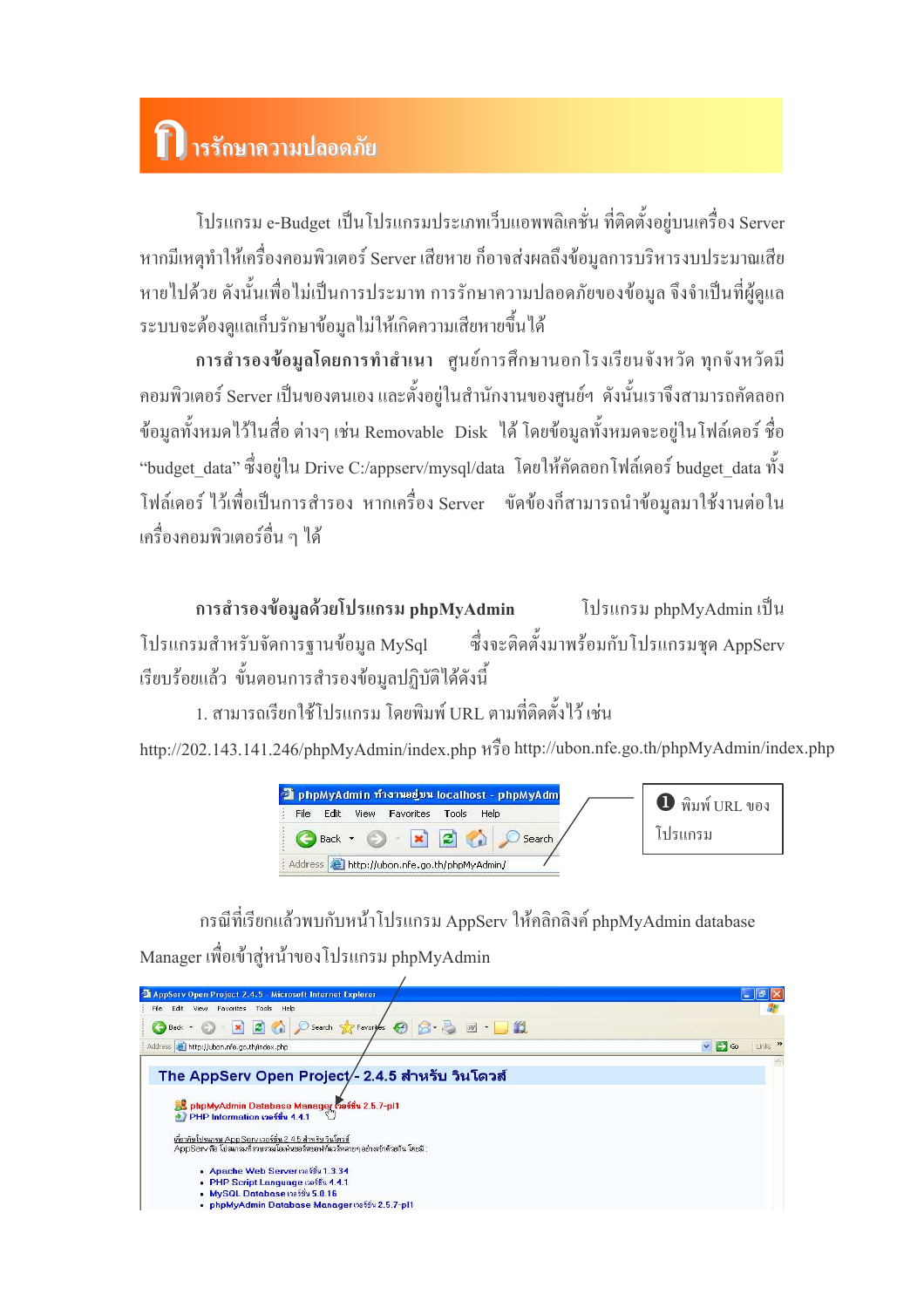| budget data                        |                                                                                                                                                                                                                                                                             |                                                                                                                                            | (ฐานข้อมูล)                                                                                                            |
|------------------------------------|-----------------------------------------------------------------------------------------------------------------------------------------------------------------------------------------------------------------------------------------------------------------------------|--------------------------------------------------------------------------------------------------------------------------------------------|------------------------------------------------------------------------------------------------------------------------|
| MyAdmin<br>หน้าบ้าน<br>(ฐานข้อมูล) | phpMyAdmin 2.5.7-pl1 ยินดีต้อนรับ<br>∕MySQL 5.0.16-nt ทำงานอยู่บน localhost ในชื่อ root@localhost                                                                                                                                                                           |                                                                                                                                            | (ฐานข้อมูล)<br>information_schema (16)<br>Copy of songopo (18)<br>budget (9)<br>budget_data (9)                        |
| โปรดเลือกฐานข้อมูล                 | <b>MySQL</b><br>สร้างฐานข้อมูลใหม่ [เอกสารอ้างอิง]<br>ชุดตัวอักษร v สร้าง<br>n แสดงสถานะของ MySQL<br>n แสดงตัวแปรระบบของ MySQL [เอกสารอ้างอิง].<br>n แสดงงานที่ท่าอยู่ของ MySQL [เอกสารอ้างอิง]<br>r Character Sets and Collations<br>ir รีโหลด MySQL ใหม่. [เอกสารอ้างอิง] | phpMyAdmin<br>r Language (*): Thai (th-1<br>r เอกสารการใช้ phpMyAc<br>⊵ แสดงข้อมูลของ PHP<br>⊪ โฮมเพจอย่างเป็นทางการขย<br>[ChangeLog] [CVS | db_news (4)<br>$\text{dary}(7)$<br>letter $(1)$<br>mysql $(17)$<br>roadmap_data (52)<br>songopo (19)<br>$ $ tpet $(-)$ |

2. หลังจากคลิกเข้าสู่หน้าของโปรแกรม phpMyAdmin แล้ว ให้คลิกเลือกฐานข้อมูล

## 3. คลิกส่งออก (ถ้าต้องการส่งออกเฉพาะตารางใดตารางหนึ่ง ให้คลิกชื่อตางราง นั้น)

|                                            |   | โครงสร้าง                    |   |              | <b>SOL</b> |                |   |   | ส่งออก         | 3            | ค้นหา                      | คำค้นจากตัวอย่าง |                | โยนทิ้ง |
|--------------------------------------------|---|------------------------------|---|--------------|------------|----------------|---|---|----------------|--------------|----------------------------|------------------|----------------|---------|
| budget_data (9)                            |   | ตาราง                        |   |              |            | กระทำการ       |   |   | ระเบียน        | ชนิด         | Collation                  | ขนาด             | เกินความจำเป็น |         |
|                                            | П | amp                          | 皿 | $\alpha$     | 看          | ß              | û | 安 |                |              | 28 MyISAM tis620 thai ci   | 3.0 กิโลไบต์     |                |         |
| budget_data                                |   | director                     | 皿 | $\mathbb{Q}$ | 看          | $\mathbb{F}$   | û | 安 |                |              | 5 MyISAM latin1 swedish ci | 1.1 กิโลไบต์     |                |         |
| <b>III</b> amp<br><b>III</b> director      | п | item                         | 皿 | Q            | 右          | $\circledcirc$ | û | 命 |                |              | 998 MyISAM tis620 thai ci  | 93.6 กิโลไบต์    |                |         |
| $\mathbb{I}$ item                          |   | judsun                       | 皿 | $\mathbb{Q}$ | 右          | $r^*$          | û | 命 |                |              | 205 MyISAM tis620 thai ci  | 19.6 กิโลไบต์    |                |         |
| <b>III</b> judsun<br>$\mathbb{I}$ reporter | п | reporter                     | 皿 | Q            | 右          | $\circledcirc$ | û | 命 |                |              | 29 MyISAM tis620 thai ci   | 2.8 กิโลไบต์     |                |         |
| <b>III</b> samnak<br><b>III</b> samnakma   |   | samnak                       | 皿 | $\mathbb{Q}$ | 看          | $\mathbb{F}$   | û | 命 |                |              | 5 MyISAM tis620 thai ci    | 2.2 กิโลไบต์     |                |         |
| <b>III</b> work                            |   | samnakma                     | 皿 | Q            | 看          | $\mathbb{F}$   | û | 畲 |                |              | 6 MyISAM latin1 swedish ci | 2.4 กิโลไบต์     |                |         |
| <b>III</b> you ser                         | п | work                         | 皿 | $\mathbb{Q}$ | 稻          | $\mathbb{F}$   | û | 命 |                |              | 25 MyISAM tis620_thai_ci   | 2.8 กิโลไบต์     |                |         |
|                                            |   | you_ser                      | E | Q            | 心          | $\mathbb{Z}$   | ŵ | 命 |                | 10 MyISAM    | tis620 thai ci             | 1.2 กิโลไบต์     |                |         |
|                                            |   | 9 ตาราง                      |   |              |            | ผลรวม          |   |   | 1,311          | $- -$        | tis620 thai ci             | 128.9 กิโลไบต์   | 0 ไบต์         |         |
|                                            |   | ้เลือกทั้งหมด / "ไม่เลือกเลย |   |              |            |                |   |   | ทำกับที่เลือก: | $\mathbf{v}$ |                            |                  |                |         |

## หมายเหตุ ควรใส่พาสเวิร์ดหรือเปลี่ยนชื่อโฟล์เดอร์ phpMyAdmin ชื่อไฟล์ index.php เพื่อ ป้องกันมิให้ผู้อื่นเข้ามาใช้โปรแกรมphpMyAdmin ได้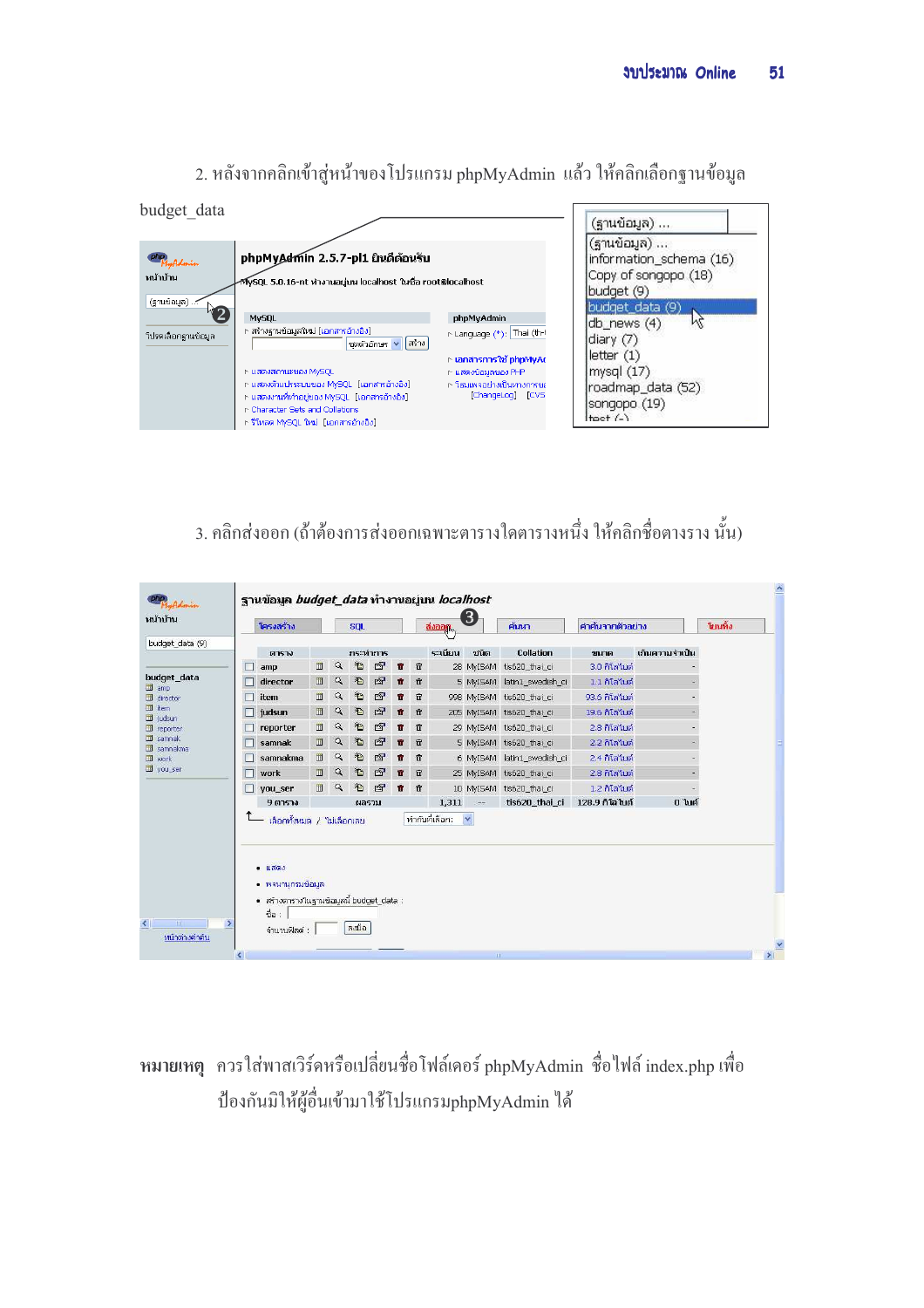

## 4. กำหนดค่าการส่งออกเป็น SOL และส่งออกมาเป็นไฟล์ คลิก **ลงมือ**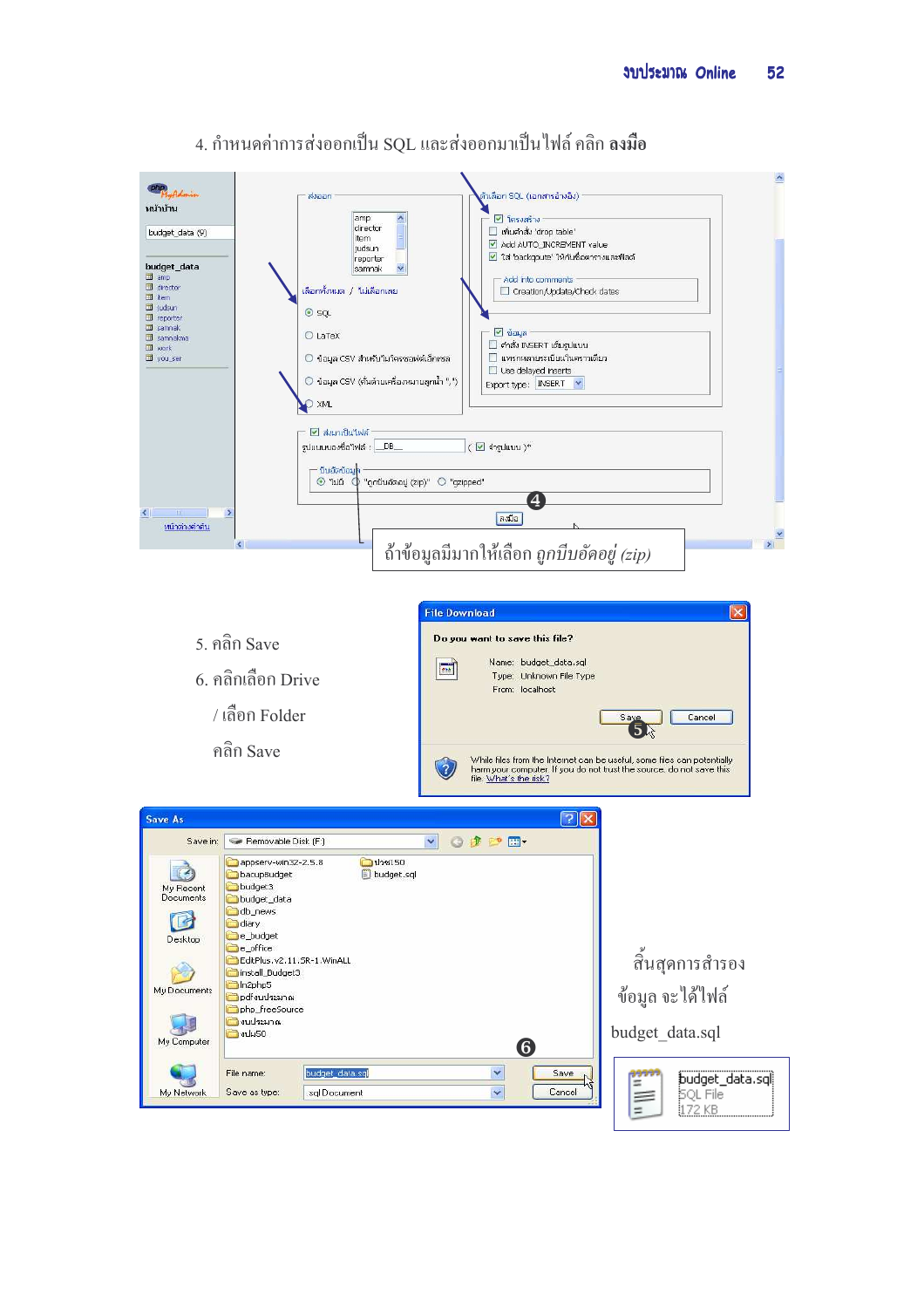ิ การเรียกคืนข้อมูลที่สำรองไว้ หากเครื่อง Server แสียหาย หรือต้องการย้ายเครื่องใหม่ สามารถนำข้อมูลที่สำรองไว้มาใส่กลับคืนได้โดยมีขั้นตอนปฏิบัติดังนี้

- 1. เรียกโปรแกรม phpMyAdmin
- 2. เลือกฐานข้อมูล budget data

| หน้าบ้าน | (ฐานข้อมูล)<br>โปรดเลือกฐานข้อมูล | phpMyAdmin 2.5.7-pl1 ยินดีต้อนรับ<br>MySQL 5.0.16-nt ทำงานอยู่บน localhost ในชื่อ root<br><b>MySQL</b><br>n สร้างฐานข้อมูลใหม่ [เอกสารอ้างอิง]<br>สร้าง<br>ชุดตัวอักษร |
|----------|-----------------------------------|------------------------------------------------------------------------------------------------------------------------------------------------------------------------|
|          |                                   | กรณีที่ย้ายเครื่องใหม่ไม่มีฐานข้อมูล budget  data ให้พิมพ์ที่นี้ แล้วคลิกสร้าง<br><b>MySQL</b><br>n สร้างฐานข้อมูลใหม่ [เอกสารอ้างอิง]<br>budget_data<br>ชุดตัวอักษร   |

3. ที่ฐานข้อมูล budget\_data คลิก SQL

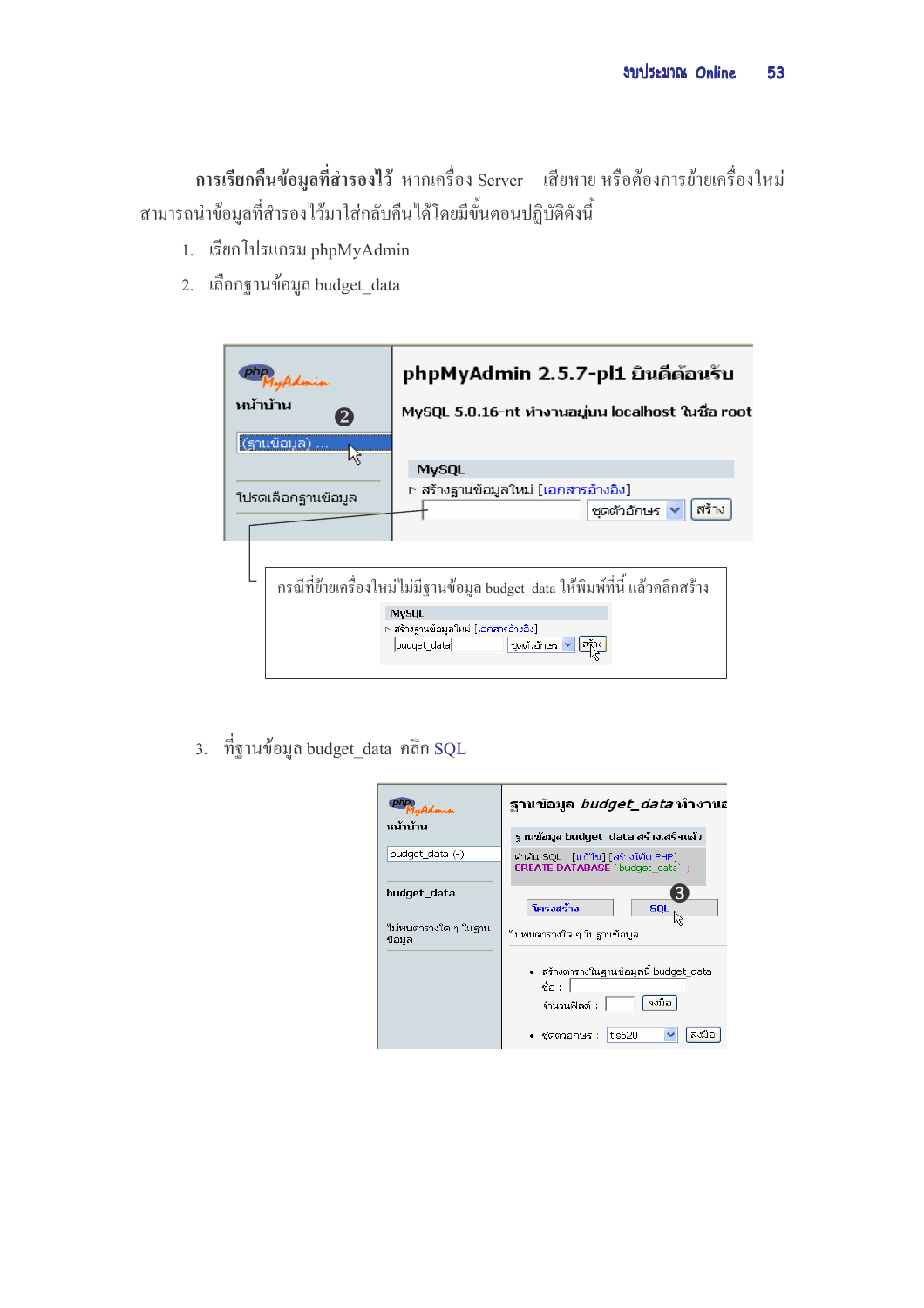|                              |                      |                                                        |              | ฐานข้อมูล <i>budget_data</i> ทำงานอยู่บน <i>localhost</i> |       |  |
|------------------------------|----------------------|--------------------------------------------------------|--------------|-----------------------------------------------------------|-------|--|
|                              | หน้าบ้าน             | โครงสร้าง                                              | <b>SQL</b>   | ส่งออก                                                    | ค้นหา |  |
|                              | budget_data (-)      | ประมวลผลคำค้นบนฐานข้อมูล budget_data [เอกสารอ้างอิง] : |              |                                                           |       |  |
|                              |                      |                                                        |              |                                                           |       |  |
|                              | budget_data          |                                                        |              |                                                           |       |  |
|                              | ใม่พบตารางใด ๆ ในลาน |                                                        |              |                                                           |       |  |
| บริเวณนี้ใช้พิมพ์คำสั่ง SQL  |                      |                                                        |              |                                                           |       |  |
|                              |                      | แสดงคำคันนี้อีกที<br>$\overline{\mathbf{v}}$           |              |                                                           |       |  |
| แต่เราใช้ไฟล์ที่สำรองไว้ ให้ |                      | <i>หรือ</i> เลือกใฟล์ข้อความจาก :                      | (4<br>Browse | (Maximum size: 2,048กิโล ใบต์)                            |       |  |
| คลิก Browse                  |                      | บีบอัตข้อมล: $\odot$ ตรวจหาอัตโนมัติ $\odot$<br>ลงมือ  |              | ไม่มี<br>$\bigcirc$ "qzipped"                             |       |  |

4. จะพบกับหน้าต่าง SQL คลิก Browse เพื่อหาไฟล์ที่ได้สำรองไว้

5. คลิกเลือกไฟล์ budget\_data.sql ที่สำรองไว้ คลิก Open

| <b>Choose file</b>   |                                    |                 |        |        |
|----------------------|------------------------------------|-----------------|--------|--------|
| Look in:             | install_Budget3                    |                 | ← 白び图- |        |
|                      | appserv-win32-2.4.5.exe            |                 |        |        |
| My Recent            | budget.exe<br>budget_data.sql<br>窜 |                 |        |        |
| Documents            | data.exe                           |                 |        |        |
| Desktop              |                                    |                 |        |        |
|                      |                                    |                 |        |        |
|                      |                                    |                 |        |        |
| My Documents         |                                    |                 |        |        |
|                      |                                    |                 |        |        |
| My Computer          |                                    |                 |        |        |
|                      |                                    |                 |        |        |
|                      |                                    |                 |        | 5      |
| My Network<br>Places | File name:                         | budget_data.sql |        | Oppo   |
|                      | Files of type:                     | All Files (*.*) |        | Cancel |

 $6.$  คลิก ลงมือ

| budget_data (-)                 | ประมวลผลคำค้นบนฐานข้อมูล budget_data [เอกสารอ้างอิง] ::                                                |
|---------------------------------|--------------------------------------------------------------------------------------------------------|
| budget_data                     |                                                                                                        |
| "ไม่พบตารางใด ๆ ในฐาน<br>ข้อมูล |                                                                                                        |
|                                 | แสดงคำคันนี้อีกที<br>M                                                                                 |
|                                 | <i>หรือ</i> เลือกใฟล์ข้อความจาก :<br>F:\install_Budget3\budge Browse<br>(Maximum size: 2,048กิโล ใบต์) |
|                                 | $\bigcirc$ 1<br>บีบอัดข้อมูล: ◉ ตรวจหาอัตโนมัติ<br>"qzipped"                                           |
|                                 | ลงมือ                                                                                                  |